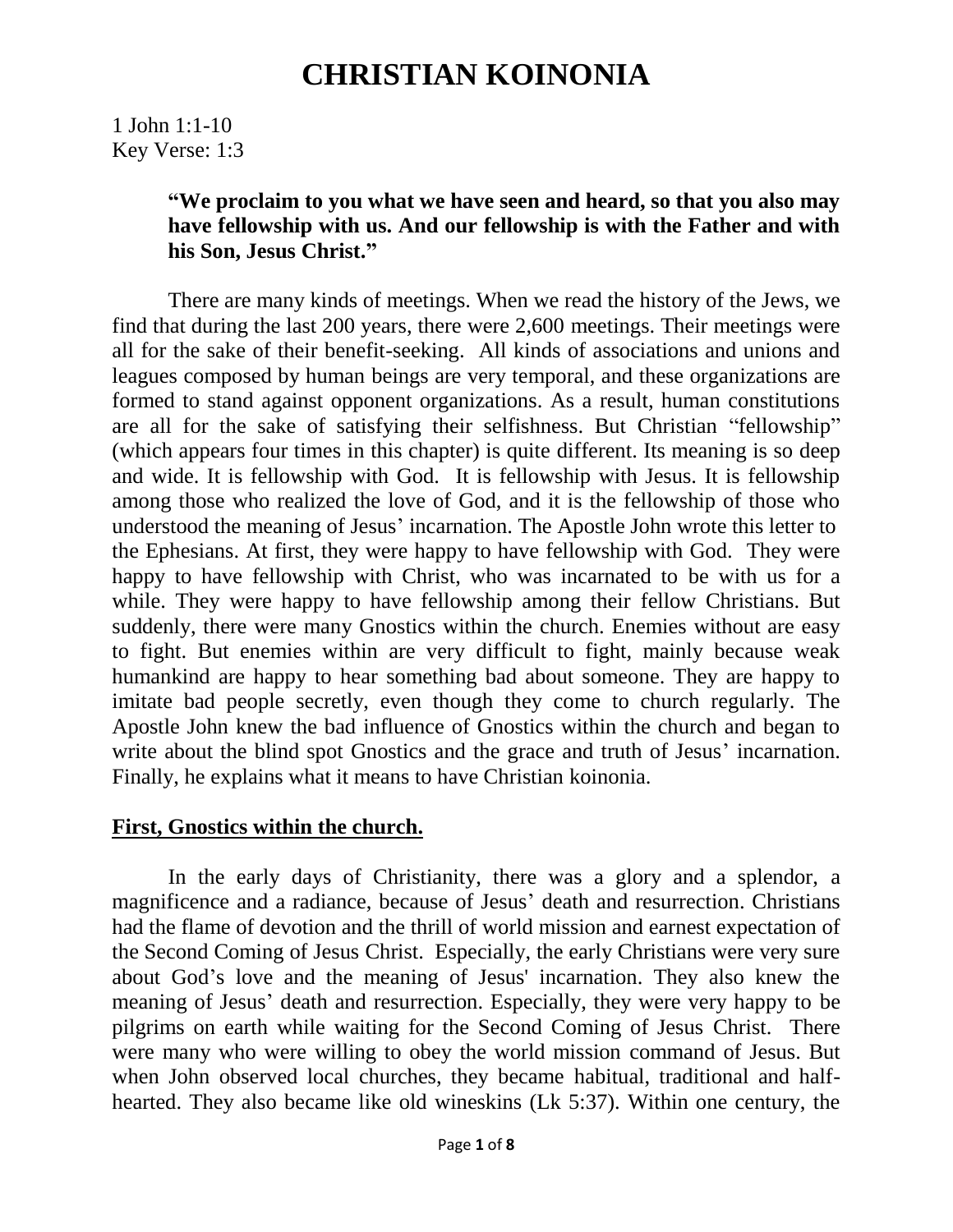early Christians became worthless and useless. Why did they become so? It was due to the bad influence of Gnostics. In nature, Gnostics were similar to modern dispensationalists, who say, "World mission is given only to the Eleven disciples, not at all to all of us." Likewise, the Gnostics claimed their theory that spirit is good and matter is evil. Actually, their theory was derived from Plato, who said, "Spirit is good and body is evil." But right before his death, Plato associated matter with spirit. The Gnostics were, in essence, intellectuals, but their scholarship was very imperfect. Aristotle perfected Plato's philosophy and it became the exact structure of the Catholic church. The Catholic church is totalitarian. An example of secular totalitarianism is Communism.

 In short, Gnostics denounced the incarnation of Jesus Christ. They said, "If Jesus is perfect God and perfect man, Jesus cannot be God, because body is evil." The influence of Gnostics was great. They influenced the early Christians to think that Jesus was a phantom figure, and that his incarnation was not sure. As a result, the early Christians began to doubt the grace and truth of Jesus' incarnation. Finally, they began to doubt the love of God, who sent his one and only Son Jesus Christ to save men from their sins.

 When the early Christians began to doubt the love of God and the grace and truth of Jesus' incarnation, they lost the absolutes of God. They lost their first love for Jesus. The Ephesian church members worked hard for Jesus. They persevered for the name of Jesus. They did not tolerate wicked men. But they did not examine Gnostics. They were influenced by the Gnostics' love of the world. As a result, they lost the most important thing. Revelation 2:4 says, **"Yet I hold this against you: You have forsaken your first love."** They were good Christians. But they lost the first love for Jesus Christ and they began to love the world. This situation grieved Apostle John and he wrote, not the criticism of Gnostics, but Jesus' incarnation and Christian fellowship.

#### **Second, Jesus is the Son of God (1-2).**

 This is the reason John wrote about Jesus, that Jesus is the perfect God and perfect man. Look at verse 1. **"That which was from the beginning, which we have heard, which we have seen with our eyes, which we have looked at and our hands have touched - this we proclaim concerning the Word of life."** This verse is similar to Revelation 1:1-2. It says, **"The revelation of Jesus Christ, which God gave him to show his servants what must soon take place. He made it known by sending his angel to his servant John, who testifies to everything he saw - that is, the word of God and the testimony of Jesus Christ."** All these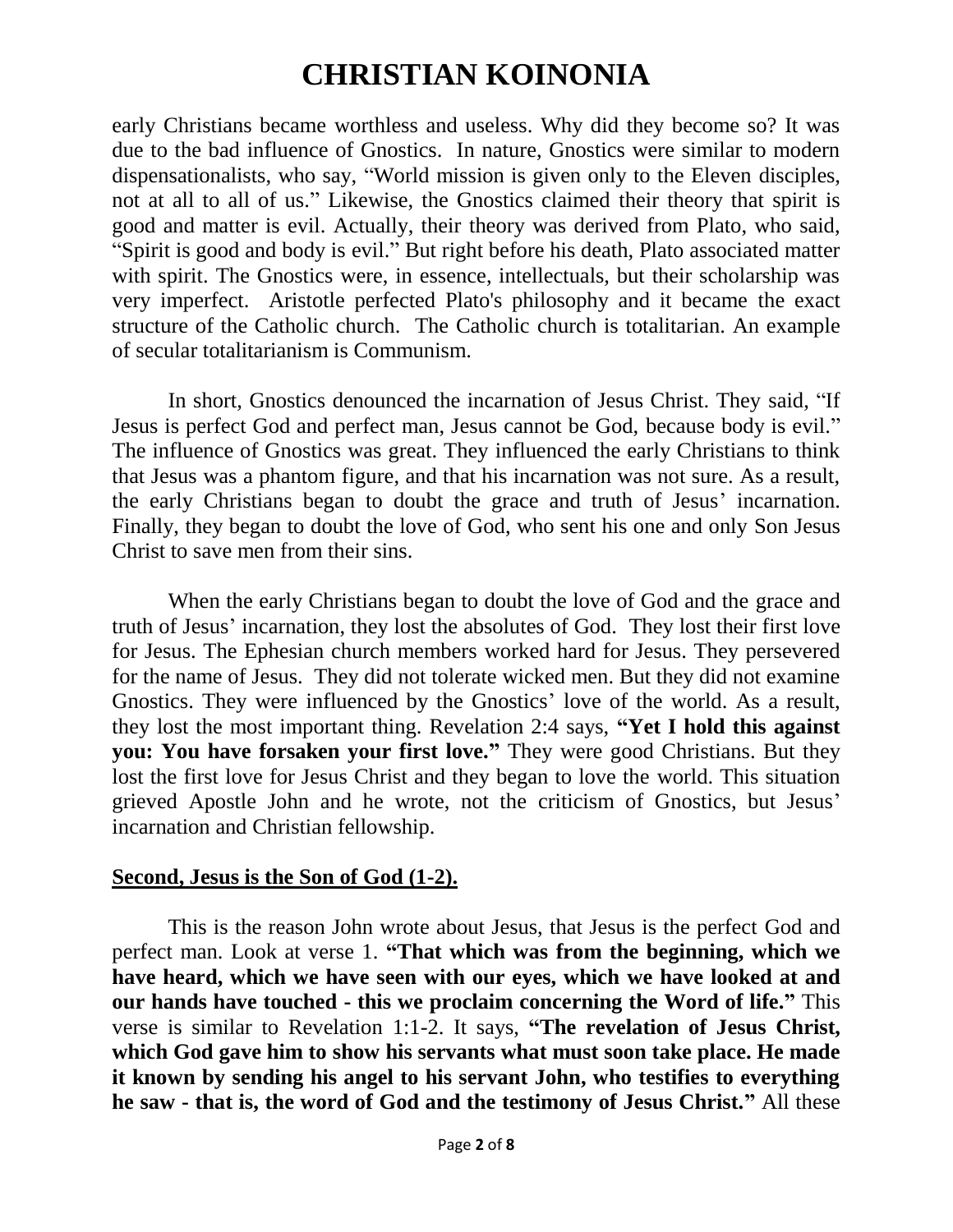verses testify that Jesus is the Son of God. John was one of Jesus' disciples. He lived a common life with Jesus for three years. He saw Jesus with his own eyes. I don't know if he wore glasses or not, but anyway he saw Jesus with his own eyes. John touched Jesus with his hand. One time, John leaned on the breast of Jesus with great confidence, to express that he was not a betrayer, but the most beloved disciple (Jn 13:23). John 1:1-2 summarizes who Jesus is very clearly. It says, **"In the beginning was the Word, and the Word was with God, and the Word was God. He was with God in the beginning."** These verses tell us that Jesus is God and Jesus was with God in the beginning. In the last part of 1 John 1:1, **"the Word of life"** is Jesus Christ. Here we learn who Jesus really is.

 **Firstly, Jesus is the Almighty God.** Jesus is the Son of God. Jesus is the Creator God who made the heavens and the earth. Jesus is the holy God. Isaiah 6:3-4 says, **"And they were calling to one another: 'Holy, holy, holy is the Lord Almighty; the whole earth is full of his glory.' At the sound of their voices the doorposts and thresholds shook and the temple was filled with smoke."** When we have God in our hearts, we become children of God and have the fear of God. When we have God in our hearts, he gives us power to overcome the world.

 **Secondly, Jesus is God who was incarnated as a man.** When we know the meaning of Jesus' incarnation, we can realize the love of God. John says in John 1:14: **"The Word became flesh and made his dwelling among us. We have seen his glory, the glory of the One and Only, who came from the Father, full of grace and truth."** John said Jesus' incarnation is full of grace and truth. Why is the incarnation of Jesus Christ full of grace and truth? Because it is so. For example, there was a servant of God who dedicated his life to God's work for 35 years without a vacation. His joy was to send his only son for undergraduate study at the University of Chicago, and then to obtain a Ph.D. from Purdue University, ranked number one nationally in analytical chemistry. But after obtaining a Ph.D., his son was not invited as a tenure track professor. He seemed to have become a PHD - a Pizza House Deliverer. Then the father could not thank God and he did not lean on God's leading for his son's future. How proud is fallen man. A fallen man never knows how to humble himself. A fallen man always wants glory and honor, even through his son. Let me tell you another story. There was an exemplary four-star admiral. When he was 16, his parents fought to find a good excuse to divorce. At that time, he was deeply wounded in his young heart. So he lied about his age, saying he was 18, joined the Navy and served for 40 years. From a private, he was promoted until he finally became a four-star admiral. His name is Admiral Mike Boorda.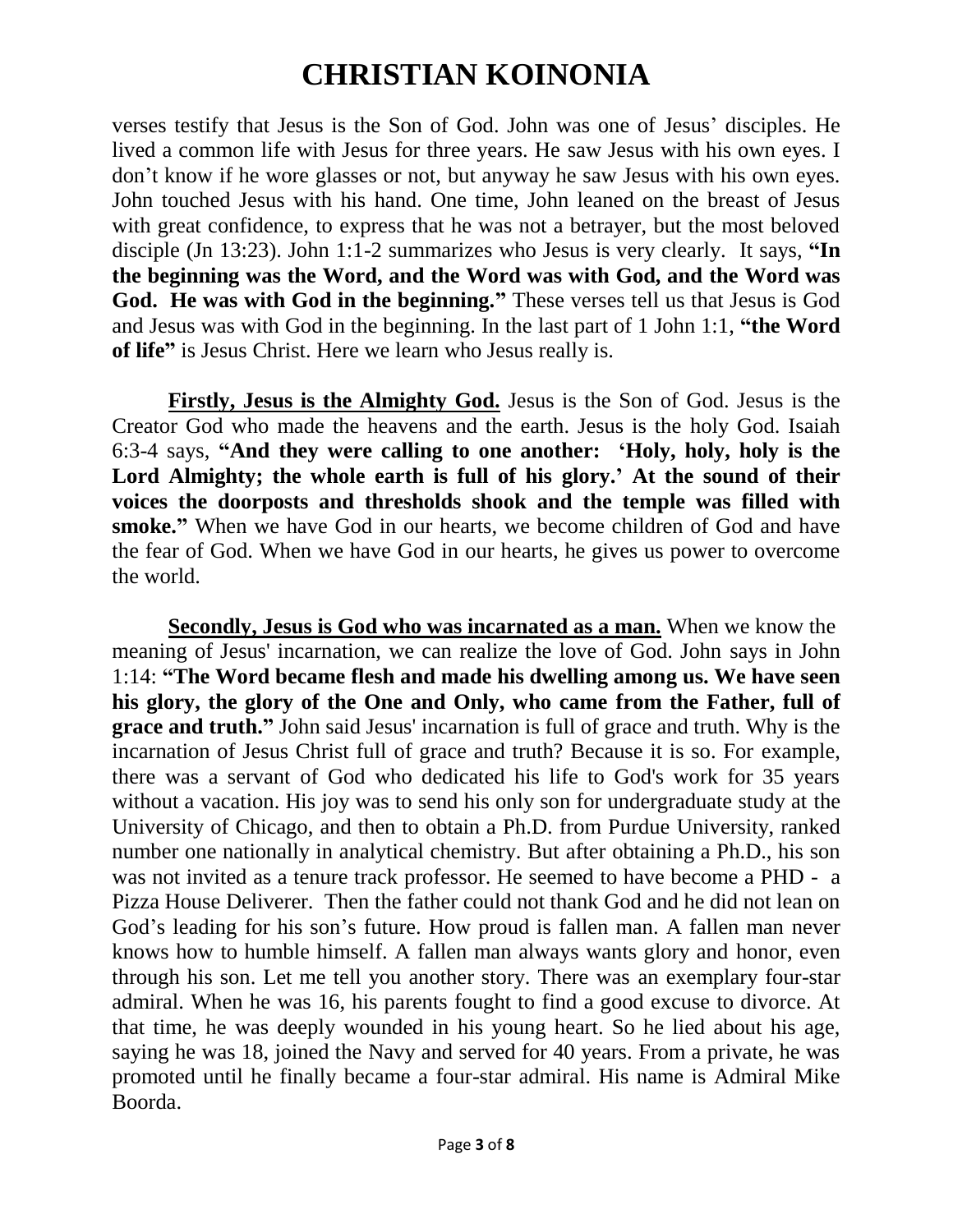Because he participated in the Vietnam War two times, he was awarded two medals. He wore them. He was a commander of a battleship. He could not fight hand-to-hand with enemies like a foot soldier. But his support from the battleship at sea was indeed remarkable, and according to President Clinton, he deserved his medals. His comrades recognized that he deserved those medals. But some journalists wanted to write a controversial article about his medals. The journalists made an appointment to see him. Then his pride of honor was hurt. He committed suicide. He shot himself right on the spot where he wore his medals. His wounds in his young heart were not healed. So when his honor was rejected again, he committed suicide. It is a tragic story. Like him, nobody wants to be a dishonorable man. Everybody wants to be President of the United States or the First Lady. They want honor and glory. There is a young pastor. He is a very humble man. And he served God more than ten years. In the course of serving his student sheep, many of them became doctors. Young doctors experienced such despair and humiliation and sleepless nights, so they want to be called doctors by their fellow men. It is not because they are proud, but because they want to be recognized. But the young servant of God never addressed each of his doctor members as "Doctor." The servant thinks that not calling them, "Doctor" is good, because he lives according to social consensus, where there is no respect. But to the young doctors, their shepherd's attitude looked as though he does not recognize God, so he does not recognize his fellowship doctor members. In this story, we learn how difficult it is to humble ourselves. When we look around the world, fallen man seems to be born to be proud for nothing. But we Christians must recognize God as God and recognize our fellow Christian brethren as Christian brethren and recognize doctors as doctors. People are mostly hurt because of their sin of pride.

 But see Jesus! He gave up the glory and the honor and almighty power of God in order to come to this world and dwell among us. We call it "incarnation." How full of grace and truth it is that Jesus came to this world in a human form to save men from their sins. Once, Jesus was on the road with his disciples. As Jesus was going into a village, ten men who had leprosy met him. They stood at a distance and called out in a loud voice, **"Jesus, Master, have pity on us!"** When he saw them, he said, **"Go, show yourselves to the priests."** And as they went, they were cleansed (Lk 17:11-14). This is Jesus' fellowship with men with leprosy. One day, Jesus was passing by a tax collector's booth. There was Levi, who was pushing his sandwich into his mouth all by himself. Jesus knocked at the door and told him, **"Follow me"** (Lk 5:27). When we read the gospels, Jesus' prayer on the cross is most impressive. When Jesus came to this world and had fellowship with all kinds of men and died on the cross, on the cross, he prayed, **"Father, forgive them, for they do not know what they are doing"** (Lk 23:34a). In this short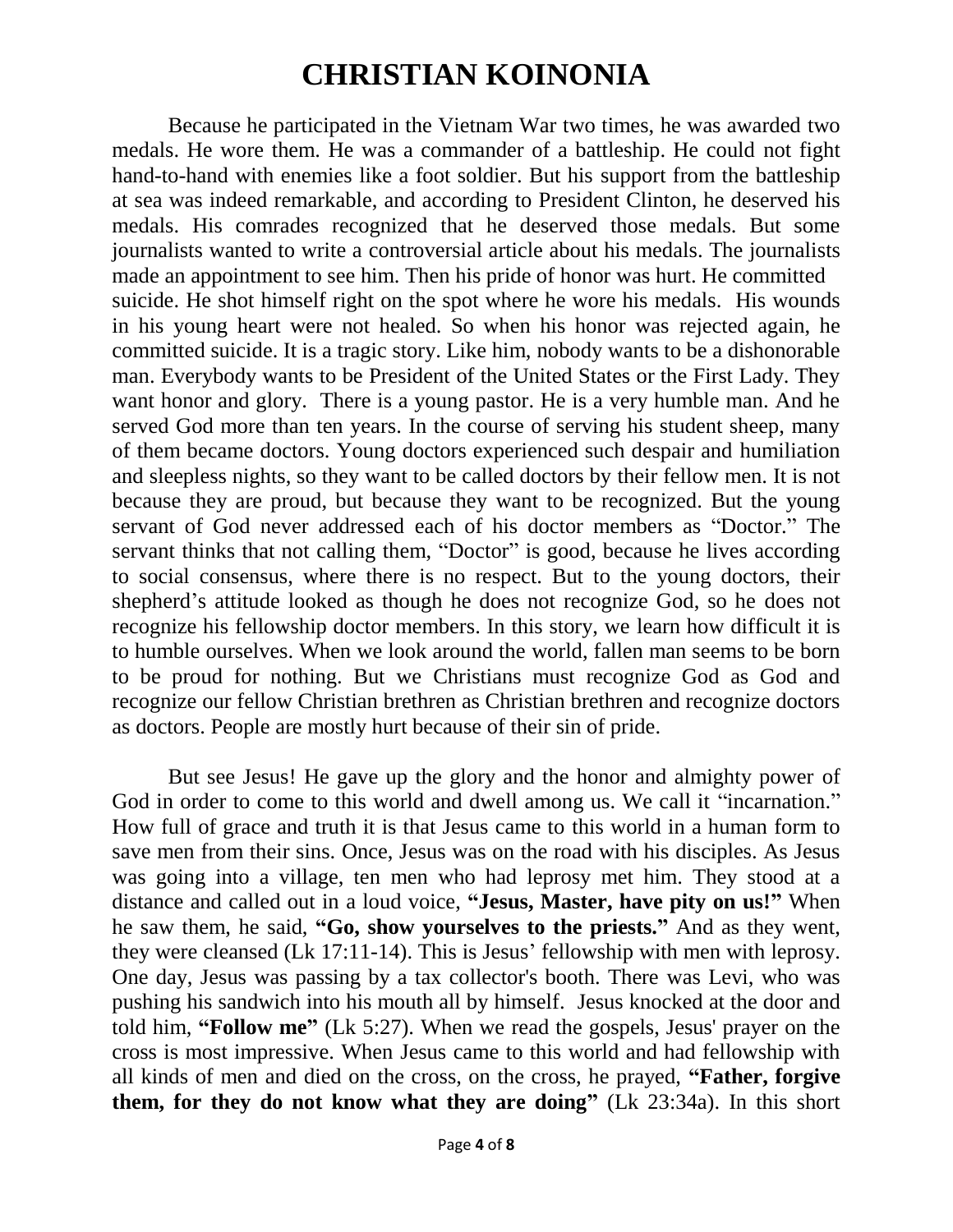prayer, we find a triangle relationship. Jesus had fellowship with the Father God. Jesus had fellowship with those who did not know what they were doing. Jesus had fellowship with his mother and many women who supported his ministry. This is divine fellowship. This fellowship is full of grace and truth. It is because Jesus gave up all his glory, honor and power and came down and became a criminal and prayed on the cross, looking down at his mother beneath the cross.

 **Thirdly, the incarnation of Jesus and Jesus' fellowship with man is so**  deep and wide that we cannot explain the meaning of "fellowship." So we want to use the Greek word "koinonia." Koinonia, in character, has the meaning of participation. When Jesus came to this world, he was born by the virgin Mary and laid in a manger of a stable. This scene shows us that Jesus participated in the fatalism and oppression of all mankind. When he was born, by laying in a manger of a stable, he bore all men's fatalism and helplessness.

When Jesus began his earthly messianic ministry, mainly he healed the sick and preached to crowds of people. But his focus was on the Twelve disciples. On the road, or at the table of someone's house, he shared divine purpose with them, especially the meaning of his death and resurrection. But his disciples were young and politically ambitious. They did not listen to Jesus' teaching. Once, Jesus talked about his suffering, death and resurrection to his disciples. Immediately, politically-minded disciples only argued on the topic, "Who is the greatest?" But later, through koinonia with Jesus, they became great servants of God. Paul was a promising young man in the community of Judaism. But he was converted on the road to Damascus. The risen Lord Jesus Christ forgave all his sins and appointed him as the apostle for the Gentiles. Then Paul eagerly wanted to participate in the remaining suffering of Jesus. Once Paul preached the gospel of Jesus in Lystra (Ac 14:8-20). Then some gang members came and beat Paul until he looked dead. But his consciousness came back after the assault and he said, **"We must go through many hardships to enter the kingdom of God"** (Ac 14:22). In Paul's heart, he had faith in God. He had faith in Jesus. He also had faith in the work of the Holy Spirit. So he participated in the remaining suffering of Jesus. Once, Paul was in Ephesus. There was a great revival. Many received the gospel of salvation, the grace of forgiveness of sins, eternal life and the kingdom of God as their inheritance. Paul was happy. But his mind was occupied by the purpose of God. It was to evangelize the whole world through the Roman roads. So Paul said in Acts 19:21, **"After I have been there, I must visit Rome also."** Finally, he went to Rome as an ambassador in chains (Ac 28:20).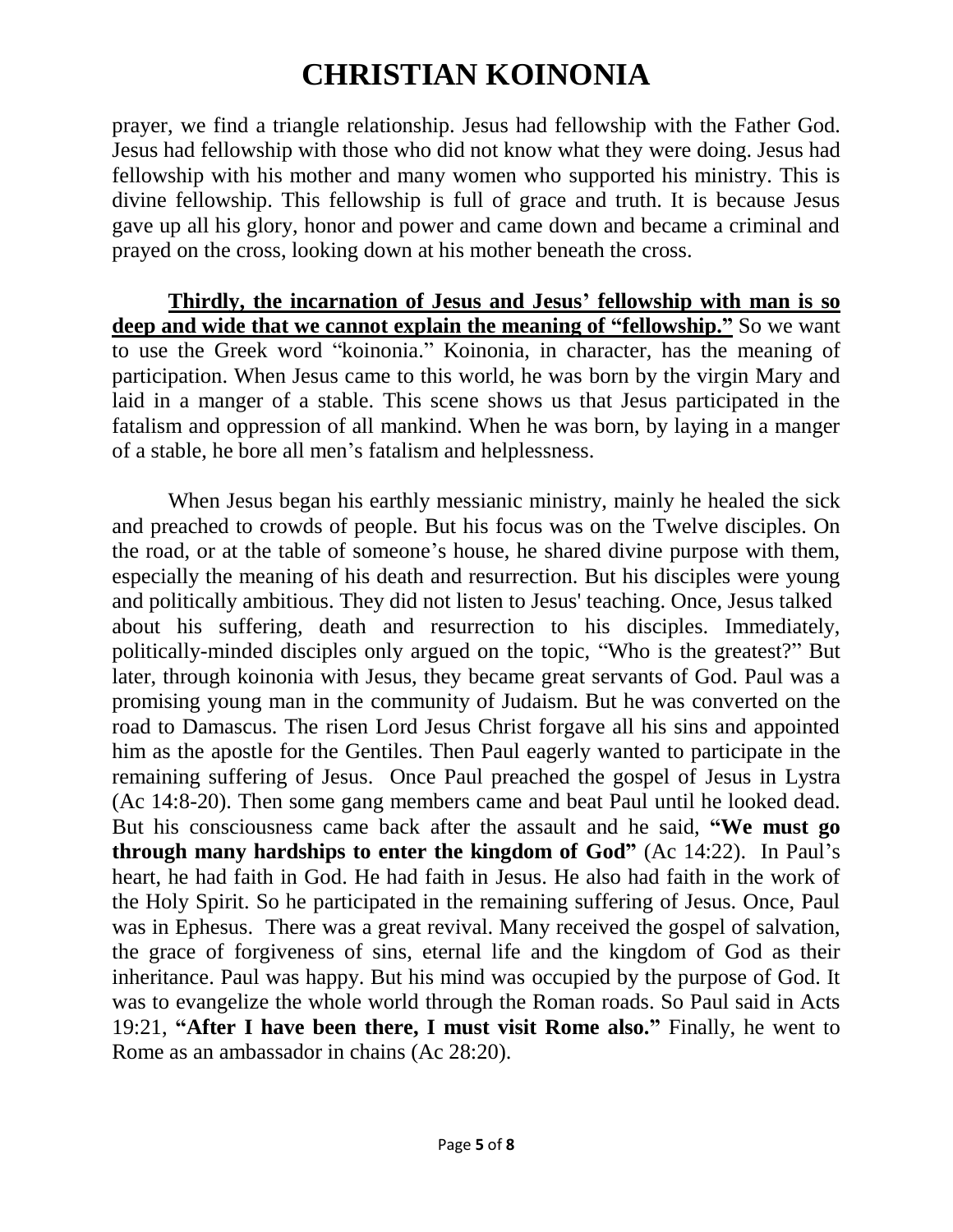### **Third, the power of Christian koinonia (3-4).**

 We can experience the power of Christian koinonia. In order to experience the power of Christian koinonia, we must first have koinonia with God. Second, we must have koinonia with Jesus. Third, we must have koinonia with our fellow Christian brethren. When Jesus finished his earthly messianic ministry, after his resurrection from the dead, he visited his disciples and he ascended into heaven. The disciples had thought that Jesus would be with them forever, but he was ascending. So they were looking at the sky. Then they were rebuked by the angel, **"Men of Galilee, why do you stand here looking into the sky? This same Jesus, who has been taken from you into heaven, will come back in the same way you have seen him go into heaven"** (Ac 1:11).

 After hearing this message, Jesus' disciples and his followers, around 120, became helpless. These bunch of penguins had no more Jesus. But they learned the spirit of koinonia from Jesus. However, they had nothing to do. But there was one thing they could do. They began to pray. Acts 1:12-14 says, **"Then they returned to Jerusalem from the hill called the Mount of Olives, a Sabbath day's walk from the city. When they arrived, they went upstairs to the room where they were staying. Those present were Peter, John, James and Andrew; Philip and Thomas, Bartholomew and Matthew; James son of Alphaeus and Simon the Zealot, and Judas son of James. They all joined together constantly in prayer, along with the women and Mary the mother of Jesus, and with his brothers."** They gathered together and prayed earnestly that God's world salvation purpose would be fulfilled. In the past, Peter did not even look at Bartholomew because he was too weird. John and James thought Peter was a political opponent. Matthew thought that all these guys were ignorant about the concept of economy. In short, they despised each other and each was his own man. But when they prayed in the fellowship of Jesus, something great happened. The Holy Spirit came upon them and changed their old natures. They all became soldiers of Christ. According to Biblical truth, those who obey are those who love, and those who obey the word of God are true brothers and sisters and mothers. Mark 3:31-35 says, **"Then Jesus mother and brothers arrived. Standing outside, they sent someone in to call him. A crowd was sitting around him, and they told him, 'Your mother and brothers are outside looking for you.' 'Who are my mother and my brothers?' he asked. Then he looked at those seated in a circle around him and said, 'Here are my mother and my brothers! Whoever does the will of God is my brother and sister and mother.'"** For example, when a father dies, leaving two children, he is not the dead man's children. They are God's children. Likewise, in this world, we have blood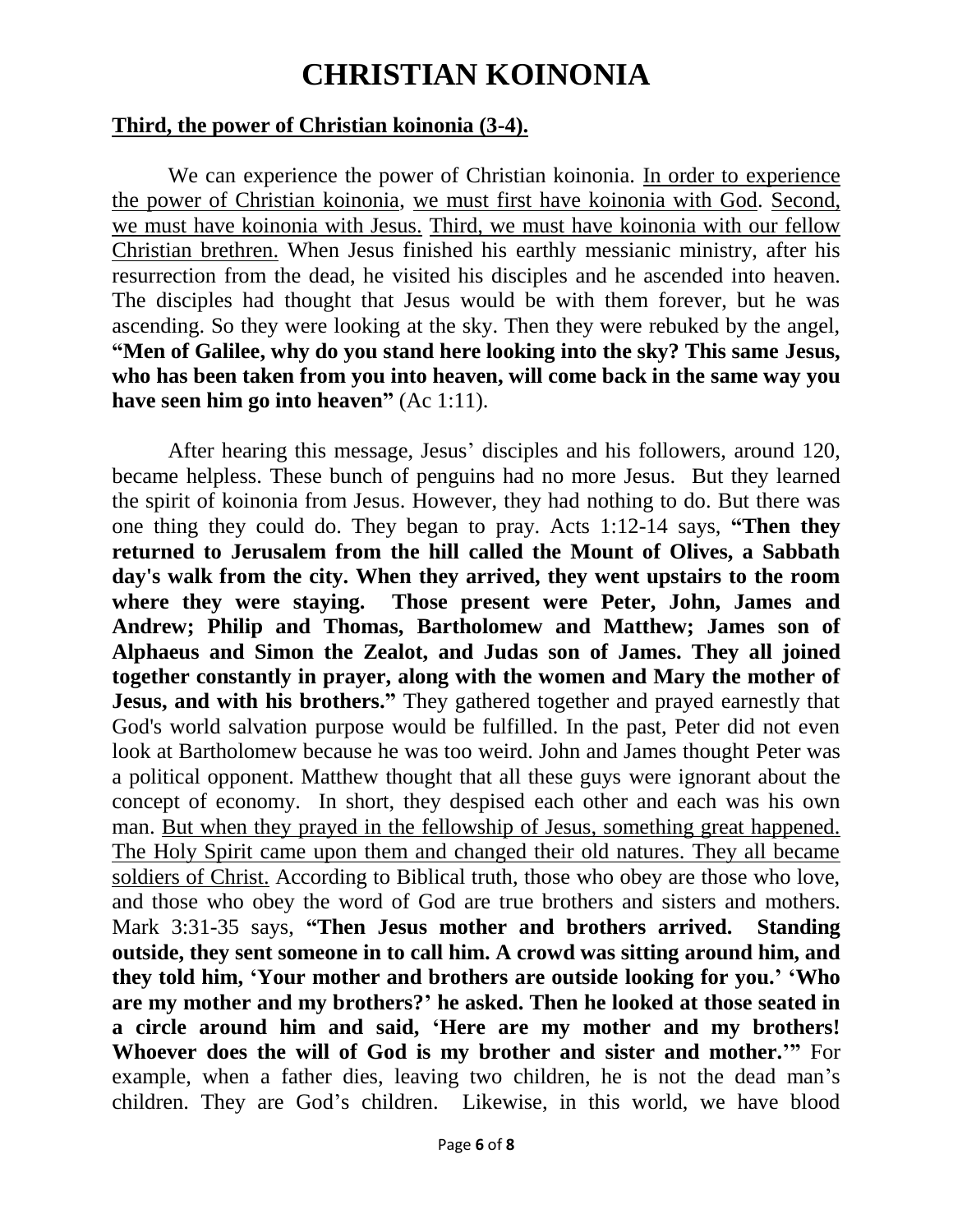relationship. But when the heavens come down and glory is revealed, our true brothers and sisters and mothers are those who have even one word of God. This is the true meaning of koinonia. Christian koinonia is based on the word of God. 1 Thessalonians 1:8a says, **"The Lord's message rang out from you not only in Macedonia and Achaia - your faith in God has become known everywhere."** 1 Corinthians 1:18 says, **"For the message of the cross is foolishness to those who are perishing, but to us who are being saved it is the power of God."** Most of all, we must know that the gospel is the word of life. When we have the word of life we have the most precious thing in the world. When we have the word of life, we can have Christian koinonia.

 Christian koinonia is absolute minority. Matthew 18:20 says, **"For where two or three come together in my name, there am I with them."** This verse means that when even two get together in the name of Jesus, then they become a spiritual vessel. And God can use the vessel. There are many people who want to do great work with their own effort. But God does not use men's wisdom and political intrigues. God only uses Christian koinonia, which is the vessel of the Holy Spirit. The absolute minority can conquer the whole world. Once, the British Empire was morally very low because she became easygoing as a result of exploitation of colonial peoples. Then seven students at Cambridge University prayed in Christian koinonia. We call them the "Cambridge Seven." Through them, the British Empire was mysteriously restored from moral corruption. Here we learn that when we love God, we not only love others, but also we can have a common goal for which we can give our lives. Last Friday it was raining heavily. But our Young Missionaries began to repair one of our fellow member's roof. Nobody told them to repair the member's roof. But they went, and in the rain, put in insulation and made a new roof. It seemed to be a small matter. But those who built the new roof of one of our members are all those who have koinonia with God. They are true friends with God. They are indeed the stewards of God's world. Christian koinonia produces stewardship, a sense of responsibility. Above all, Christian koinonia destroys the selfishness of fallen man.

### **Fourth, Christian lifestyle (5-9).**

 There are two requirements to live a Christian lifestyle. First, they must live in the light. As we know well, there is light and there is darkness. Many people live a double life, sometimes they live in the light, sometimes in the darkness. Therefore, the responsibility of the Christian is to guide those who are living in the darkness to the marvelous light of Jesus. 1 Peter 2:9 says, **"But you are a chosen people, a royal priesthood, a holy nation, a people belonging to God, that you may**